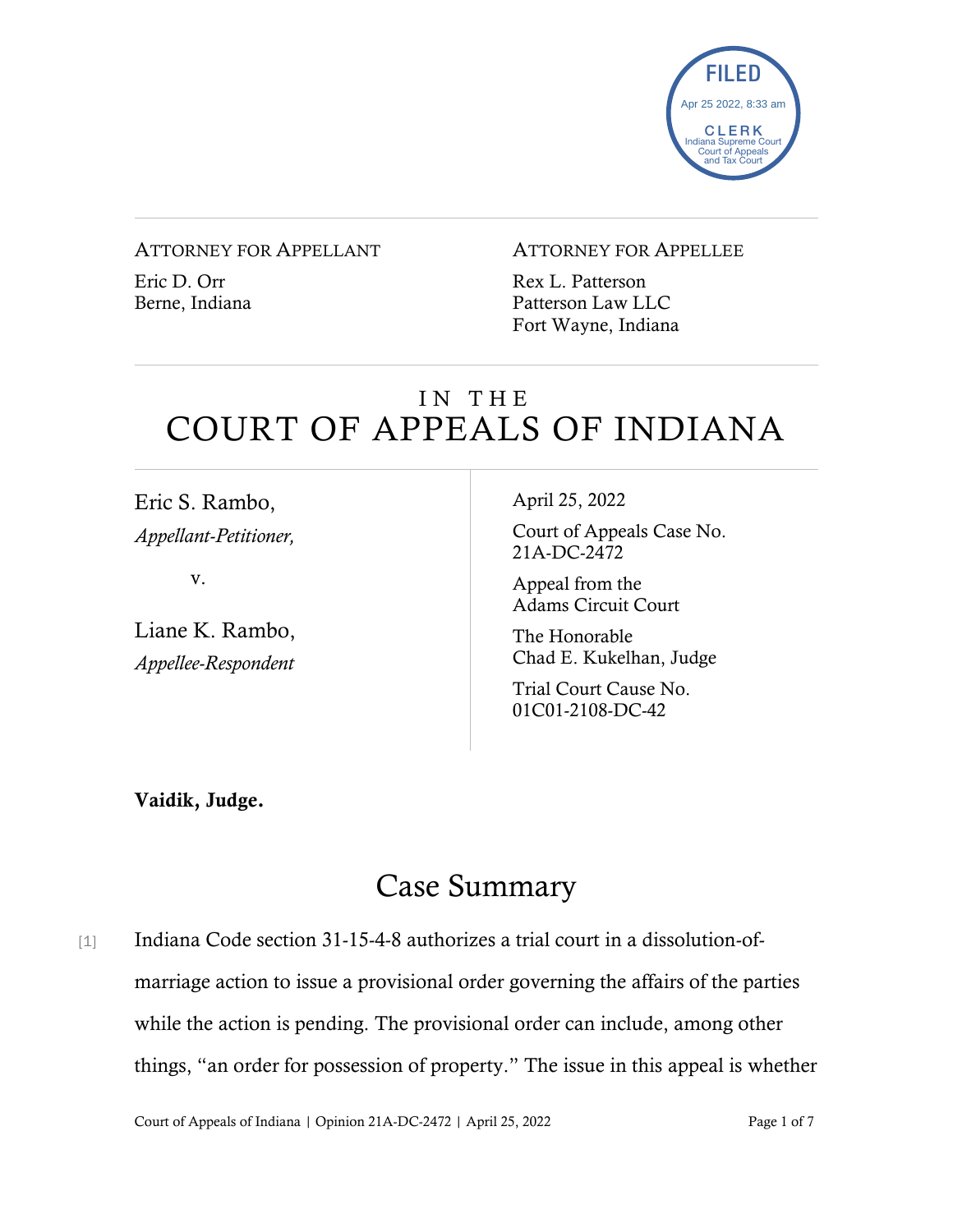this provision allows a trial court to order the sale of property. We hold it does not.

## Facts and Procedural History

- [2] Eric S. Rambo ("Husband") and Liane K. Rambo ("Wife") married in 2012. By 2021, they had two young children and were living in a house in Decatur. Husband had quit his job so that he could work from home as a mechanic, and Wife was the primary earner. At some point, concerns about mold prompted them to move out of the house and in with Wife's parents. Gabe Bowser of Enviro Decon collected samples at the house and reported "high levels" of mold that could be "detrimental to the health of occupants." Respondent's Ex. E. Nonetheless, in July 2021, Husband left Wife and returned to live in the house.
- [3] In August 2021, Husband petitioned for dissolution of the marriage and moved for provisional orders regarding child support, child custody, possession of certain property, payment of debt, spousal maintenance, and attorney's fees. He asked for "temporary, exclusive possession" of the house, a tractor, and a camper. Appellant's App. Vol. II p. 14. The next month, Wife filed a crosspetition for dissolution and her own motion for provisional orders. In her motion, Wife asked the court to order that the house "be listed for sale 'as-is' due to the mold infestation." *Id.* at 24.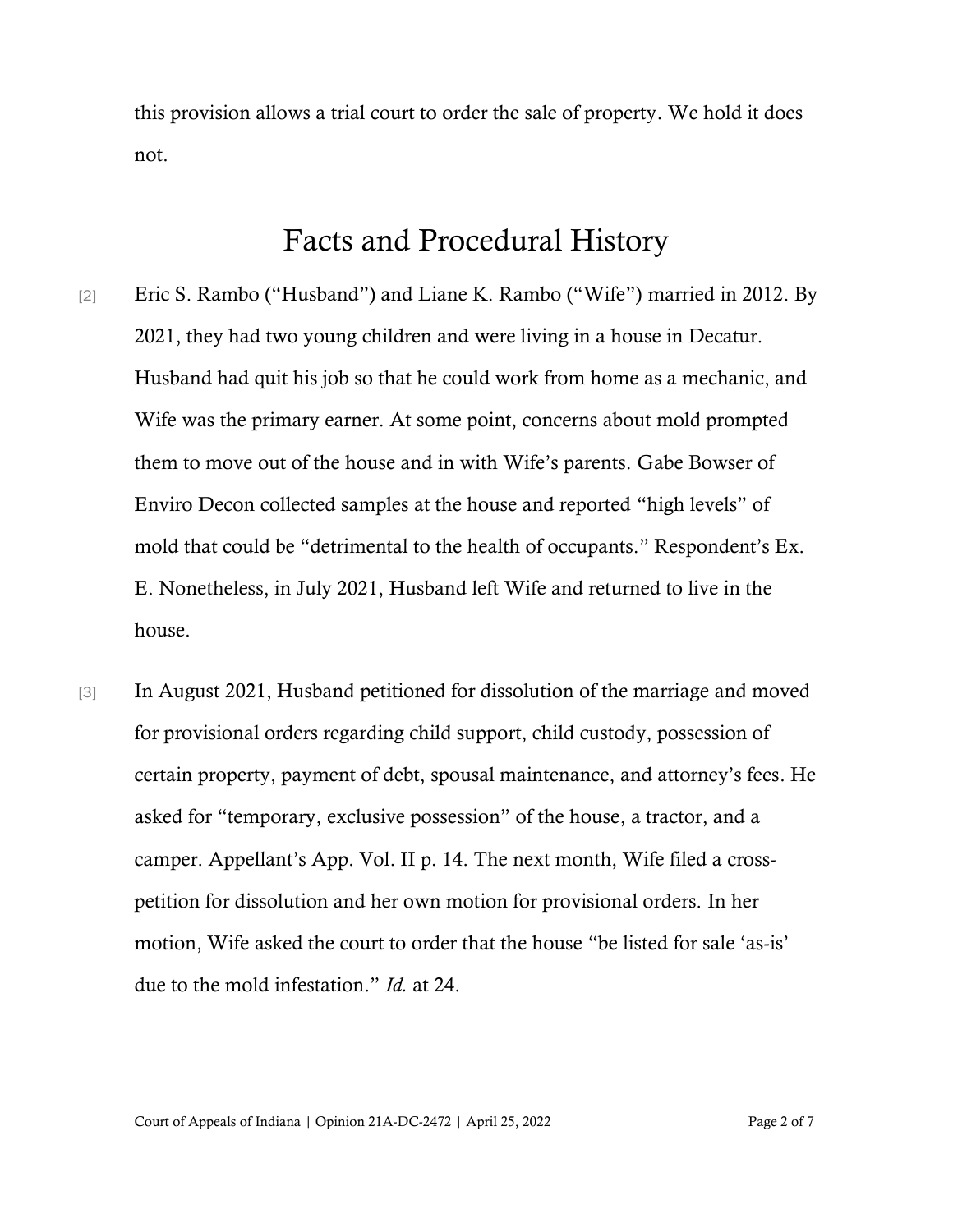- [4] At the provisional hearing, Husband claimed he "spent his entire 401K redoing their shop so that he could work from home" and had "not had any detriment from the alleged mold" while living in the house. Tr. pp. 9, 11. Bowser, however, testified the mold level in the house was the second highest he had ever seen and that "it's not recommended to stay in the house." *Id.* at 34. Wife also suggested that selling the house would help pay for attorney's fees, a mediator, and a guardian ad litem.
- [5] After the hearing, the trial court issued a provisional order that, among other things, requires the parties to auction the house in ninety days and to use the ninety days "to rehabilitate the property to maximize its value to marital estate." Appellant's App. Vol. II p. 9. The court also ordered the parties to auction the tractor and the camper.
- [6] Husband now brings this interlocutory appeal as a matter of right under Indiana Appellate Rule 14(A)(4). The trial court has stayed the auction requirements pending appeal.

## Discussion and Decision

[7] Husband contends the provisional-order statute does not allow a court to order the sale of property. No Indiana appellate court has decided this issue. Statutory interpretation is a pure question of law, so our review is de novo. *Miller v. Patel*, 174 N.E.3d 1061, 1064 (Ind. 2021).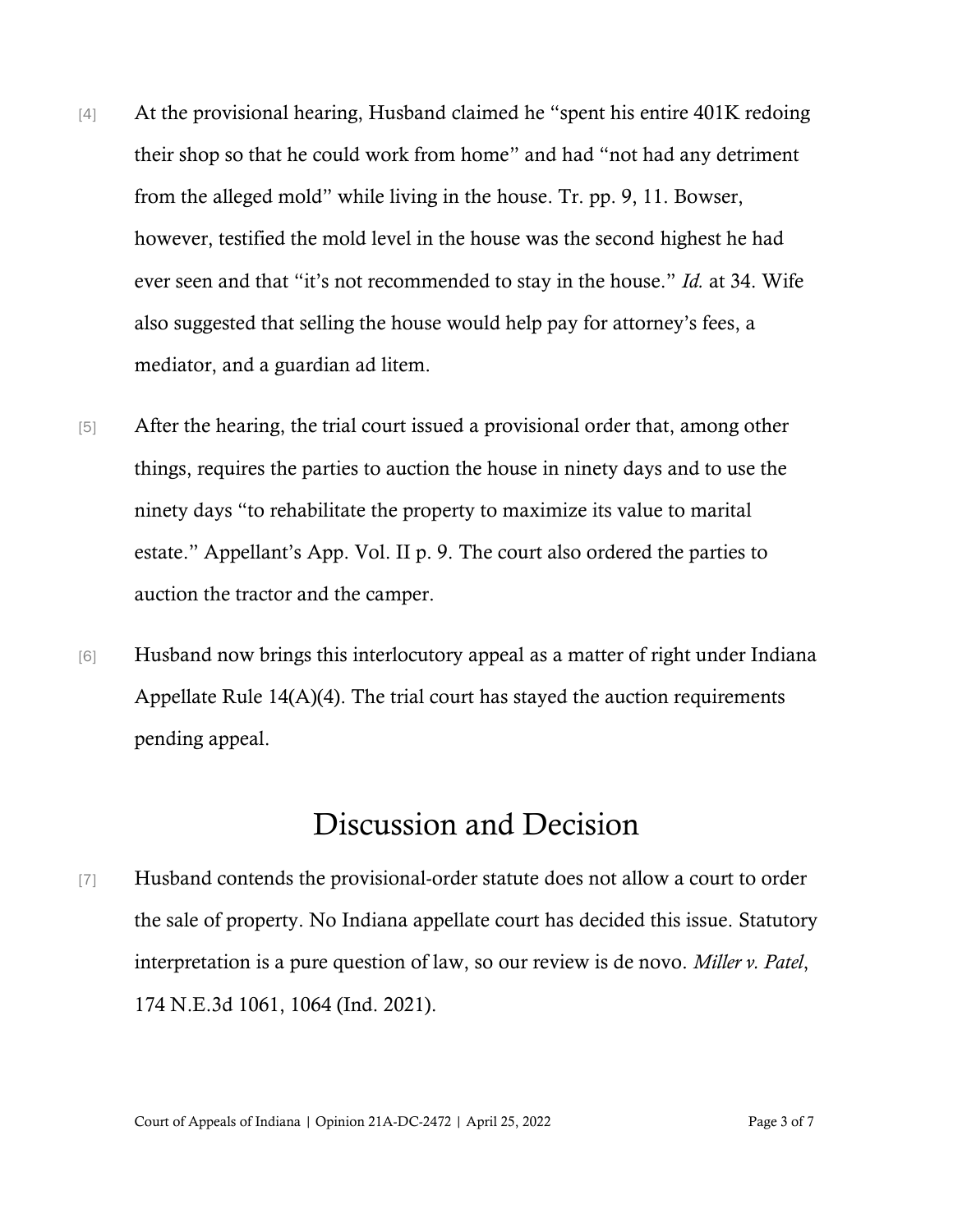[8] Provisional orders in dissolution-of-marriage actions are governed by Indiana Code chapter 31-15-4. Section 31-15-4-1(a) provides that either party to such an action "may file a motion for any of the following: (1) Temporary maintenance. (2) Temporary support or custody of a child of the marriage entitled to support. (3) Possession of property. (4) Counseling. (5) A protective order under IC 34- 26-5." (Emphasis added.) In turn, Section 31-15-4-8 provides:

> (a) The court may issue an order for temporary maintenance or support in such amounts and on such terms that are just and proper. However, the court shall require that the support payments be made through the clerk of the circuit court as trustee for remittance to the person entitled to receive benefits, unless the court has reasonable grounds for providing or approving another method of payment.

(b) The court may issue:

(1) a temporary restraining order;

(2) a custody order; or

### (3) an order for possession of property;

to the extent the court considers proper.

(Emphasis added.) Husband argues that the provision authorizing "an order for possession of property" does not allow an order for sale of property. Wife responds that an order requiring the sale of property is, in effect, "an order for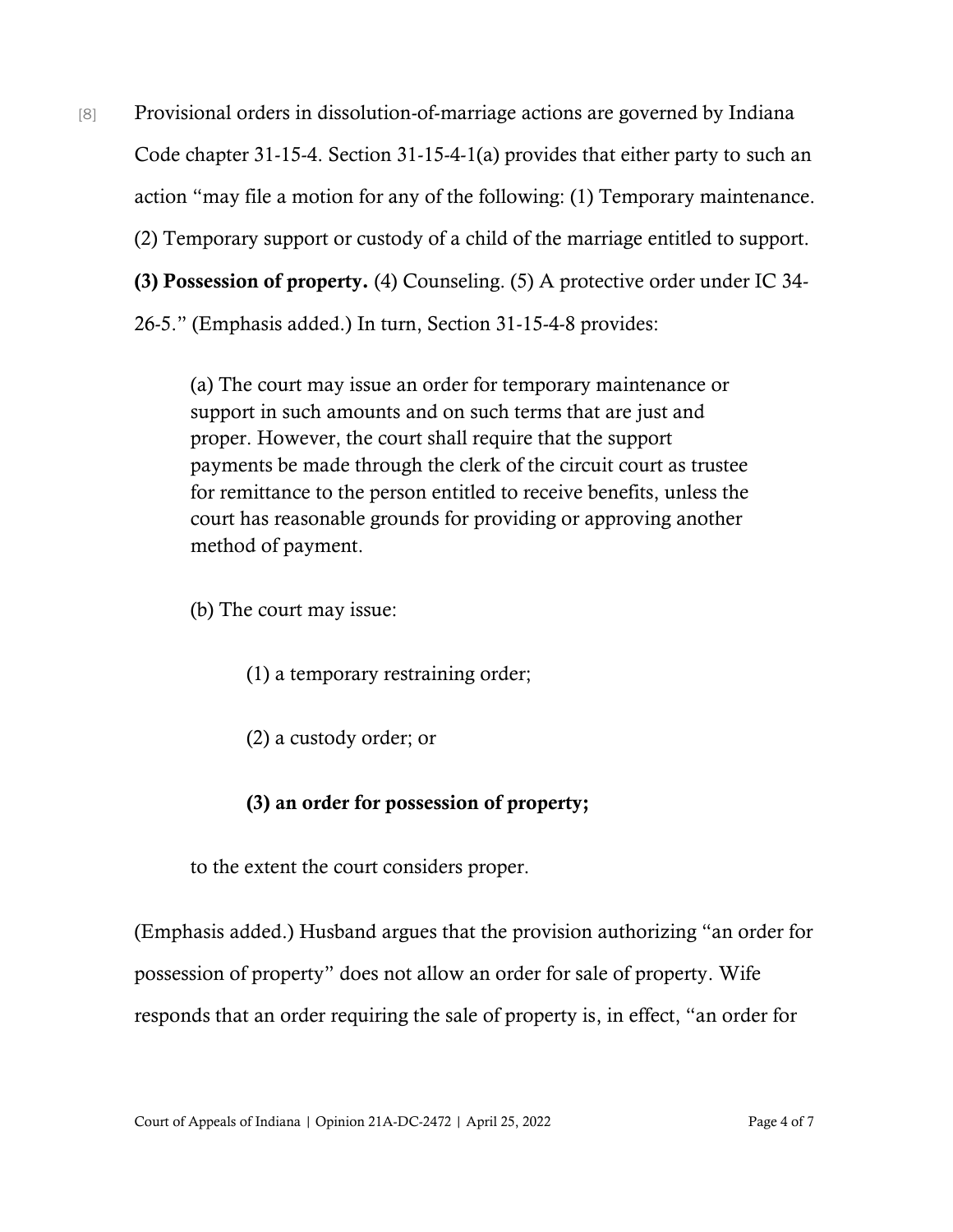possession of property"—an order that "neither party should possess it." Appellee's Br. p. 12. We agree with Husband.

- [9] In the context of a pending marriage-dissolution action, the plain meaning of the phrase "an order for possession of property" is an order declaring which spouse will possess particular property during the pendency of the action. The idea is that the parties shared the property when they were together, but they are now separated and the court must decide which of the two will possess the property until the dissolution is finalized.
- [10] This reading of the statute is consistent with the nature of a provisional order. Such an order is "temporary," in place during the pendency of the dissolution proceedings and terminating when the final dissolution decree is entered. *Mosley v. Mosley*, 906 N.E.2d 928, 930 (Ind. Ct. App. 2009). "The issuance of a provisional order is without prejudice to the rights of the parties or the child as adjudicated at the final hearing in the proceeding." Ind. Code § 31-15-4-13. "The trial court is making a preliminary determination on the basis of information that is yet to be fully developed." *Mosley*, 906 N.E.2d at 930. The sale of property is not a "temporary" action and cannot be changed as relevant information is developed.
- [11] Moreover, when the legislature wants to authorize an order for sale of marital property, it says so. Indiana Code section 31-15-7-4, which governs the division of marital property in a dissolution action, provides, in part:

Court of Appeals of Indiana | Opinion 21A-DC-2472 | April 25, 2022 Page 5 of 7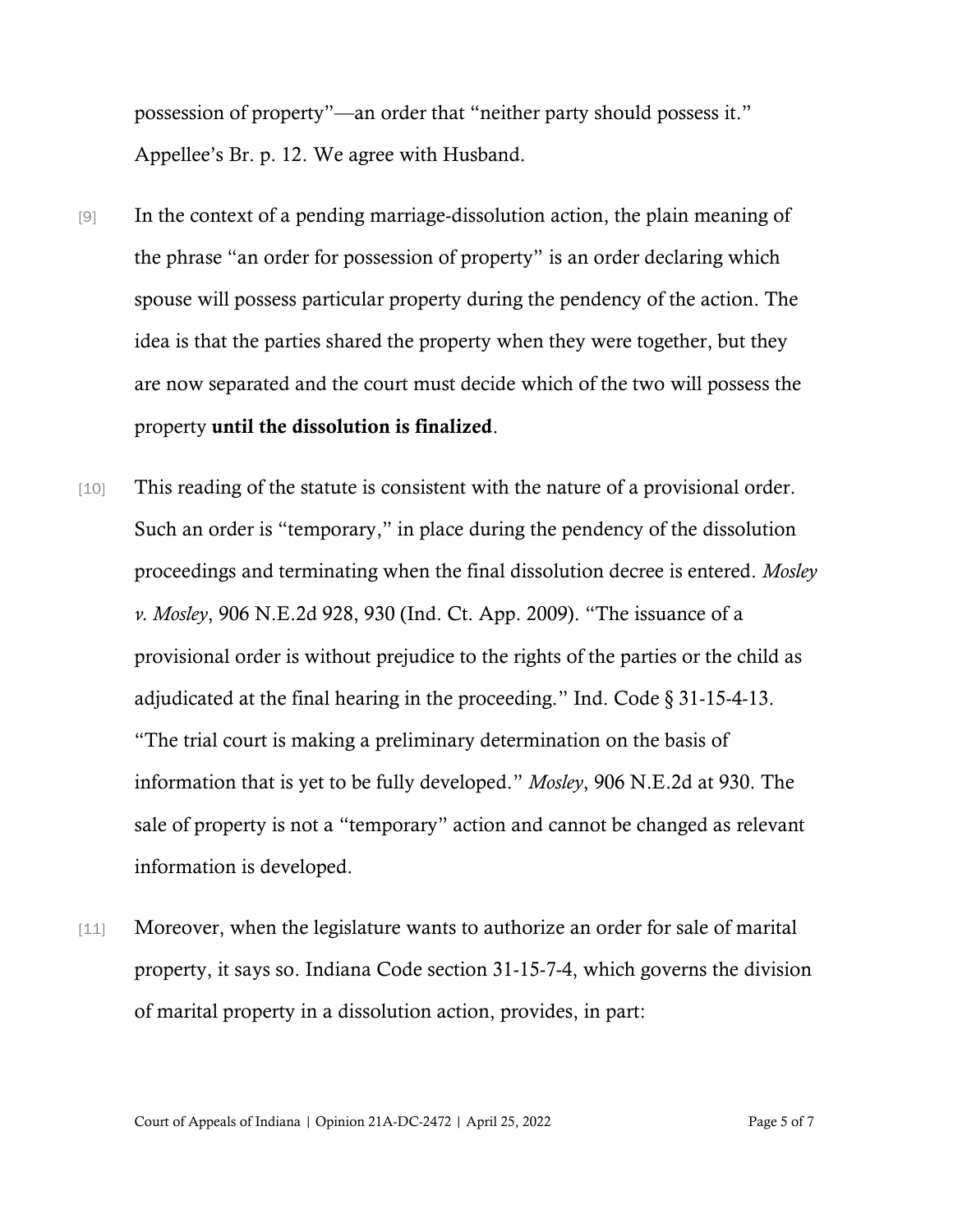(b) The court shall divide the property in a just and reasonable manner by:

(1) division of the property in kind;

(2) setting the property or parts of the property over to one (1) of the spouses and requiring either spouse to pay an amount, either in gross or in installments, that is just and proper;

### (3) ordering the sale of the property under such conditions as the court prescribes and dividing the proceeds of the sale; or

(4) ordering the distribution of benefits described in IC 31- 9-2-98(b)(2) or IC 31-9-2-98(b)(3) that are payable after the dissolution of marriage, by setting aside to either of the parties a percentage of those payments either by assignment or in kind at the time of receipt.

(Emphasis added.) If the legislature wished to give trial courts the power to order the sale of property in a provisional order, it could have done so explicitly in the provisional-order statute, such as by authorizing "an order for possession or sale of property."

[12] Wife identifies several reasons why an order for the sale of property could be a good idea at the provisional stage. The property might be decreasing in value. The parties might need to pay attorneys, a mediator, a guardian ad litem, or other professionals. Or the property might be at imminent risk of foreclosure. *See St. Angelo v. St. Angelo*, 496 N.Y.S.2d 633 (N.Y. Sup. Ct. 1985). But those